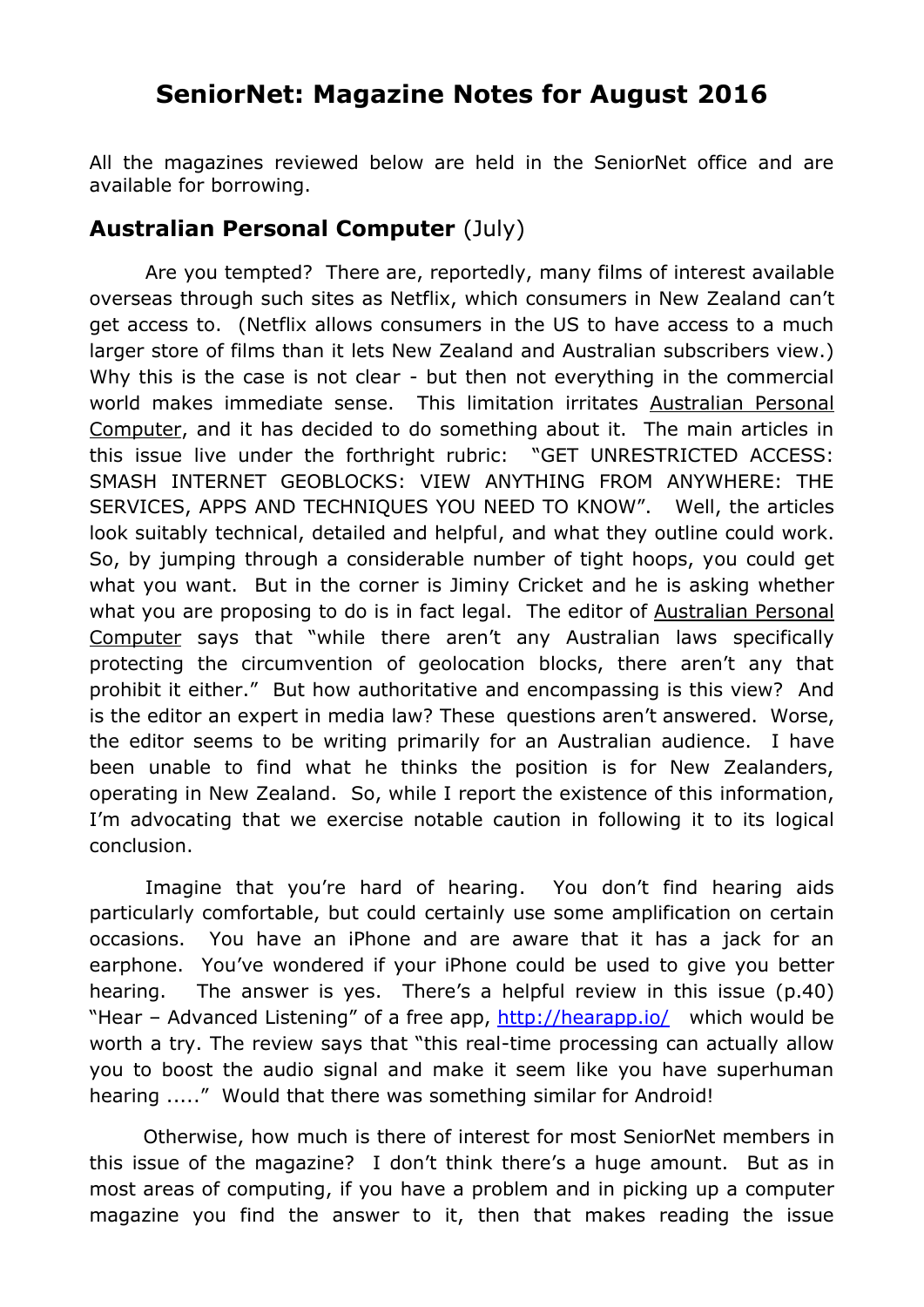worthwhile. So what could assist? Well, there's a potpourri of potentially useful articles here, e.g.:

- Windows 10 command line tricks (P. 68 ff)
- Solve Windows 10 install problems (P. 76 ff)
- Fix audio issues in Windows 10 (P. 78 ff), and
- Build an AirPrint server (P. 82 ff).

Further, if you're looking for computer-related equipment, there is, as usual, a slew of excellent reviews.

## **PC & Tech Authority (August)**

The key focus of the issue is a group test of inkjet and laser printers for the home and small office. This is essential reading if you're about to buy a printer. Good research makes for happy customers, and there is plenty of good research here. Not only is there general advice aplenty, but there are also sharp, specific recommendations. The best printer in the bunch was the Brother MFC-J570DW. The comments about it included that "the printer ... is dirt cheap: when you look at how capable and easy to use it is, it's hard to believe it's the third cheapest option here. Better still, Brother doesn't rip you off on the ink." Now, contrast that with the Epson WorkForce WF-2630. The assessment of the latter device was that "it's such a slow and undistinguished printer that it's hard to recommend at any price."

Elsewhere, there are valuable reviews of the Apple MacBook 2016; and the Asus Transformer Book Flip; not to mention the hot phone of the moment, the Huawei Mate 8.

We have a strong group of digital photographers in SeniorNet. SeniorNet members are characteristically on the outlook for a bargain. These two sets come together in Google's publication of a bundle of "Pro-grade photography plug-ins for Photoshop and Lightroom (and, on the Mac, Aperture)". Australian Personal Computer points out that this suite of programmes used to cost \$US 500, and is now available freely at Google.com/nikcollection.

From the Strange World department: technology doesn't only trickle down. It can trickle up. A writer in this issue reports that because so many youngsters have been playing a PlayStation game named "Call of Duty", it makes sense for current recruits to the Tank Regiment that "the firing mechanism in the Challenger tank ... has been deliberately modelled on the PlayStation controller."